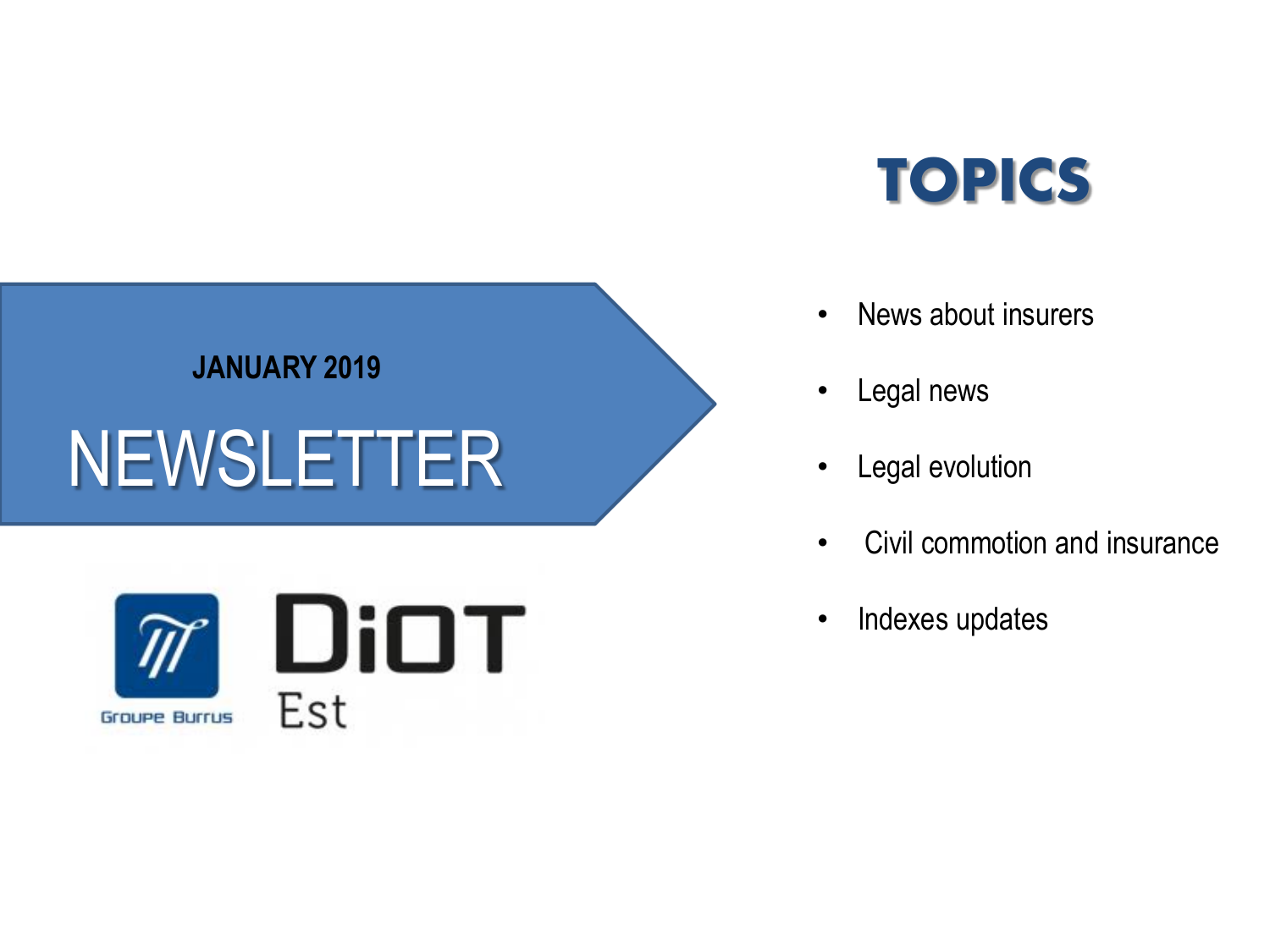



announces the acquisition of



and becomes the world's leading

property and casualty insurer!





### **FOS Nightmare**

QUDOS Insurance CBL Insurance Gable Insurance

Alpha Insurance Elite insurance Company SFS (Broker)

They all have failed and left over **100 000 policies (Dommage ouvrage, 10-years liability) without coverage for construction sites in France !**





 move in France completed! This operation, which is part of its Brexit plan, was approved by the regulators in July 2018. It allows Chubb's clients to have an uninterrupted service, regardless of the outcome of the Brexit negotiations between the United Kingdom and the European Union.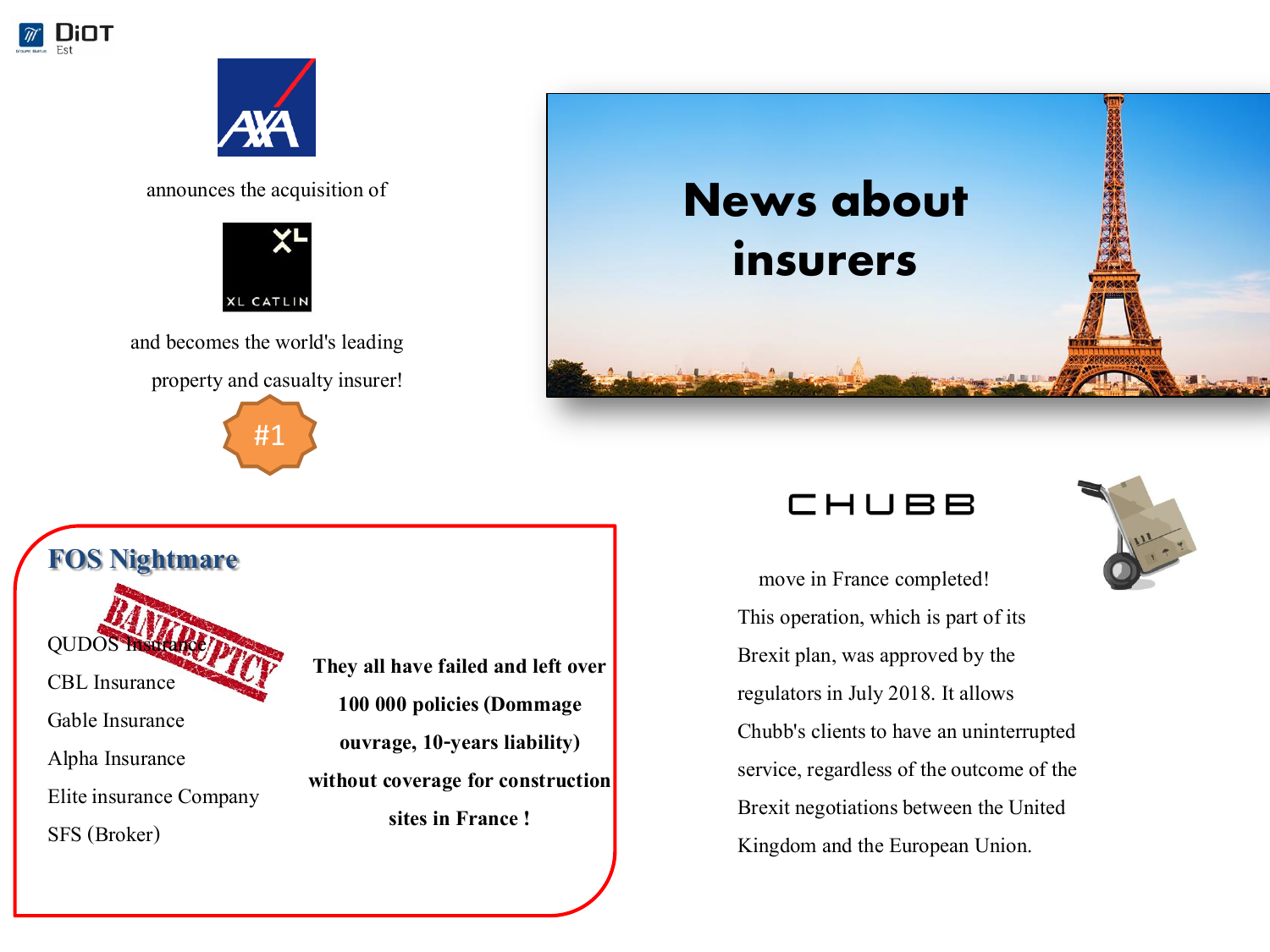

#### **No value policies**

Royal Insurance, Radian Europe (GB) and Quanta Europe (Ireland) placed insurance policies on the French market in 2018 but they lost their authorization in their respective countries : no value for the policies ! Insured have to find a new insurer and file a complaint

**Supreme Court – Decision**   $\frac{1}{2}$ **07/06/2018**

> **In case of a lack of decennial insurance policy for a construction company, the personal liability of its legal representative can be engaged !**  Juridical basis : Article Nr L223- 22 of the French Commercial

#### **Supreme Court – Decision 21/11/2018**

Road transport and inexcusable fault, defined as : "deliberate fault involving the awareness of the probability of damage and its reckless acceptance without valid reason". Corresponds to a vehicle parked in an isolated place, in the countryside, unattended and in contradiction with the instructions  $\Rightarrow$  carrier assignment

#### **State Council – Decision 09/11/2018**

The constructor's ten-year liability can't be engaged when the damages don't make the property unfit for its intended purpose. (case of separable equipment such as a boiler : no decennial liability)

#### **Supreme Court – Decision 25/10/2018**

If the contract doesn't mention the two-year limitation period, then it cannot be invoked against the insured for his actions.

#### **Adoption of the finance law project for 2019 :**

-> tax increase for home loan insurance -> increase of insurer's contribution to the FGAO, from

12% to 14%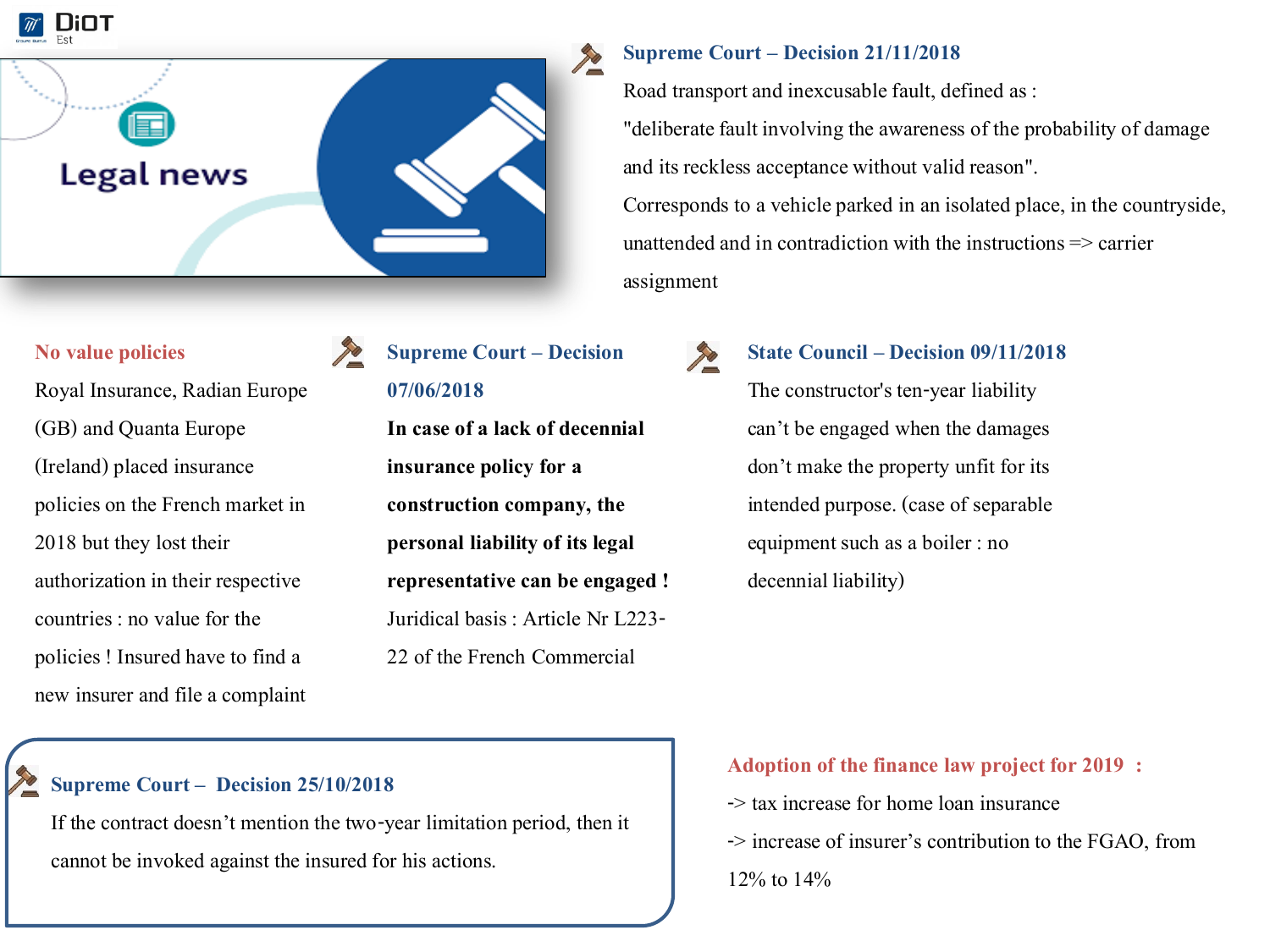



### **Biodiversity recovery - Law of 08/08/2016**

- Ecological damage is "a significant damage to the elements or functions of ecosystems or to the collective benefits derived by man from the environment."
- Companies are responsible for such damages they might cause, even if there's no third party involved !
- This new liability can be covered through insurance, most of insurers have updated their policies to include it.

**Ecological damage is different from :**  Environmental liability : damage to third parties due to contamination of protected soil, water, species and natural habitats

Environmental damage civil liability : damages to the neighborhood due to pollution caused by the insured

## Legal evolution



**Since 01/01/2019**, any registered vehicle must be registered immediately in the "Register of Insured Vehicles" in order to be able to drive, under penalty of a fine ranging from 750 euros for a private owner to 3750 euros for a Professional. This obligation is in addition to the obligation to have a green card. **=> Important monitoring required for insurers and brokers**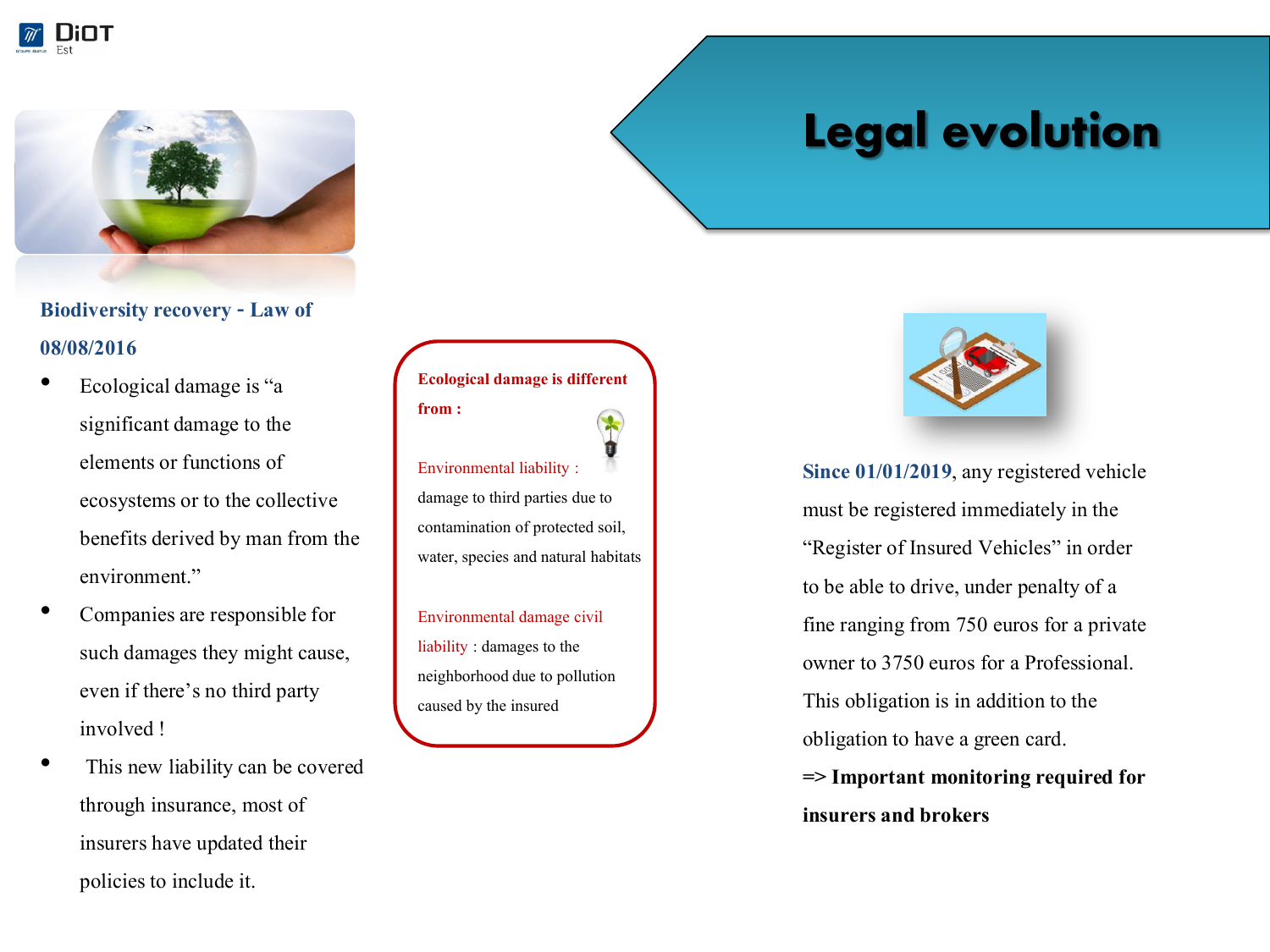## Social movement : « Gilets Jaunes » in France





As you probably know, a social movement started several weeks ago in France and it's difficult to predict when it will come to an end. A lot of damages are caused during the « riots », shops have to close because of vandalism, broken windows…

**For information : "Vandalism, sabotage, riots and civil commotion" is a coverage which is most of the times automatically** included in the local property damage policies. It covers material damages to building, contents and stocks.

Regarding "Business Interruption", insurers usually give a basic coverage which only covers BI following fire and related events. Other options can be subscribed such as BI after electrical damages, denial of access and BI after riots and civil commotion.

**In any cases, it's necessary to refer the particular conditions and check if the guarantee is provided.**

**/!\ Coverage doesn't apply if protection measures specified in the policy are not observed.**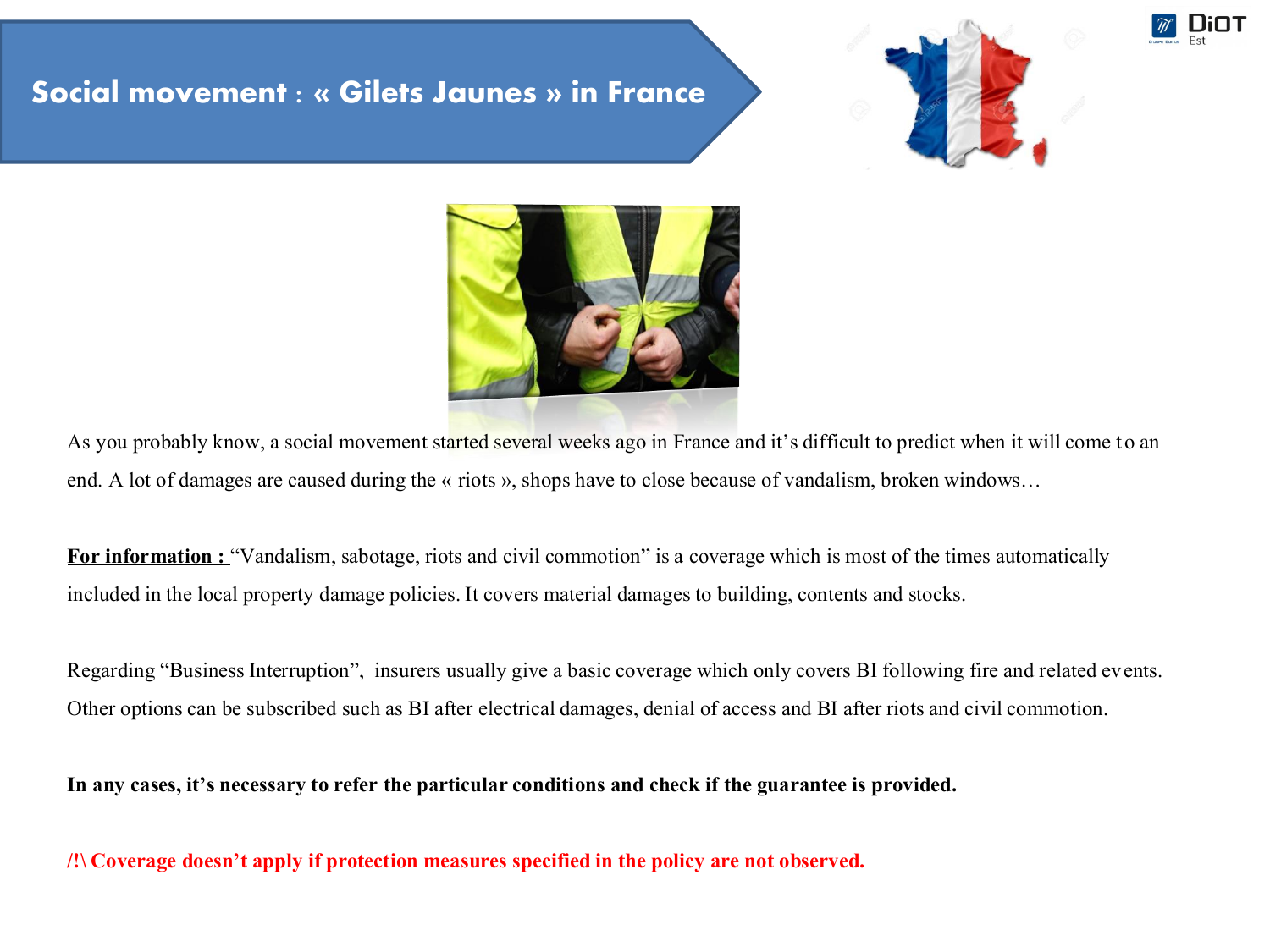

## **Property damage policies Indexes update**

It means automatic increase of values insured,

deductibles and premiums of most PD policies

**01/01/2019** 

**Index « Risques industriels » : 6134** 

**+ 2,5%** compared to 01/01/2018 (5987)

**Index « Bris de machine » : 1109,9** 

**+ 2,6%** compared to 01/01/2018 (1081,7)

Indexe « FFB » : *not published yet* 

981,8 on 01/01/2018